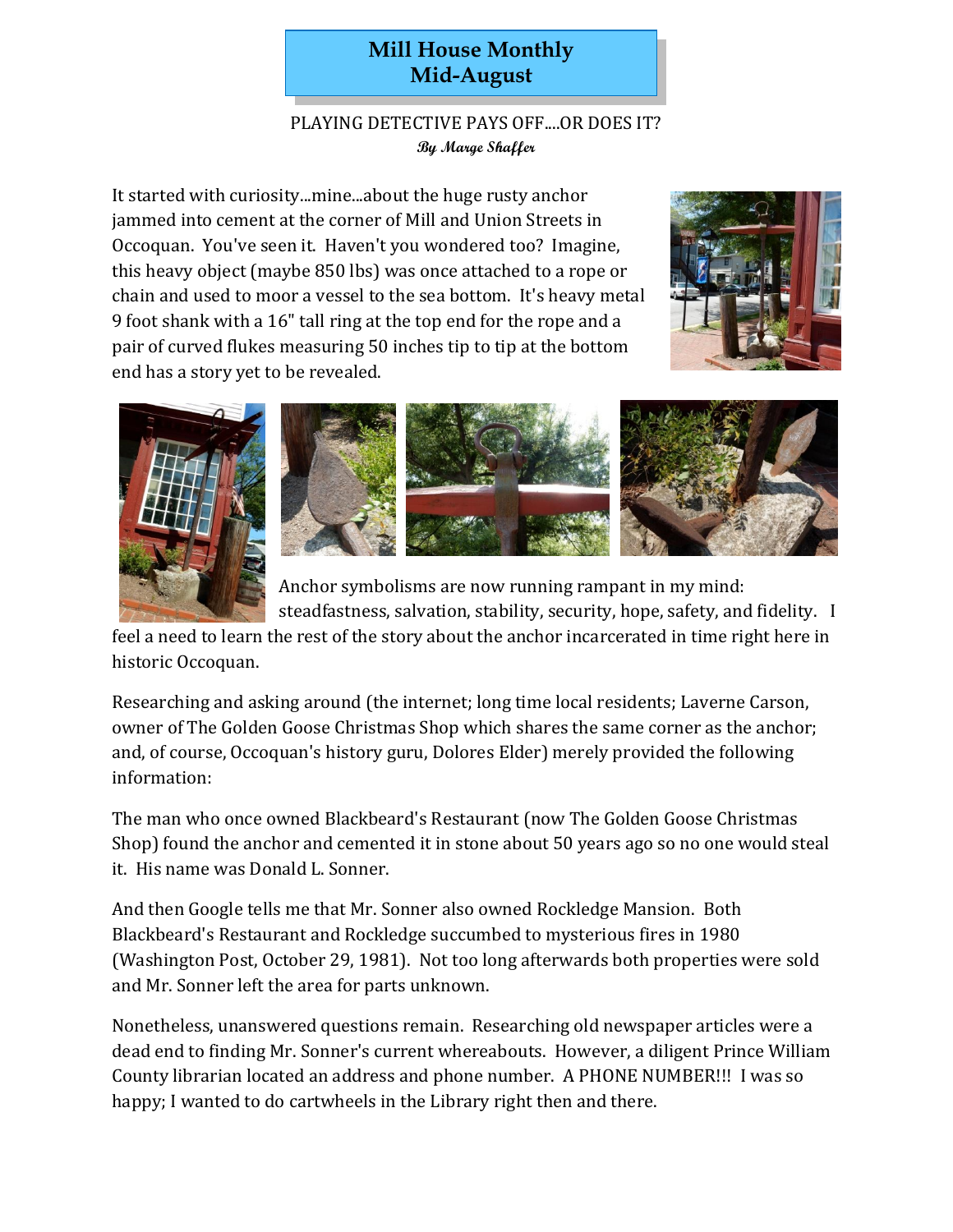I finally had a direct connection to the answers in my quest. I patiently refrained from calling Mr. Sonner right away (well, at least until I got home five minutes later).

Before making the phone call, I envisioned Mr. Sonner delighted with my interest and waxing extensively about bargaining for, and eventually acquiring this heavy piece of iron. He would most likely describe the big old ship it once anchored. I imagined the ship had been sunk in a mishap at sea and had been discovered at the bottom of the Atlantic Ocean. I imagined the difficult process to hoist it up perhaps by NUMA(National Underwater and Marine Agency) or even Jacques Cousteau himself.

I imagined that negotiating for a piece of history must have been an exercise in diplomacy as well as shrewd bartering. Nevertheless, Mr. Sonner would have been able to cleverly acquire the anchor. I imagined the long transport from its ocean home via a flat bed truck and, finally, a heavy duty lifting crane placing it in Occoquan. Its final resting place.

I even envisioned a little plaque at the base chronicling the anchor's past. I thought that albeit historically new, the anchor might represent the strength of Occoquan's townsfolk who rebuilt and survived after wars, floods and fires just as this rusty big anchor had survived its made-up past.

OK, enough of my quixotic mind's eye anticipation. I phoned Mr. Donald Sonner. Mrs. Sonner answered the phone. She informed me that her husband passed away. In fact, she is dealing with the recent death of her daughter and is in shock right now. Mrs. Sonner admitted to loving history and while she didn't know anything about the anchor, promised get back with answers to my questions if she could find any.

Hope leads to FIZZLE. Weeks later, with no response from Mrs. Sonner, I suppose it's safe to assume she discovered nothing. Alas, the anchor's past glory may forever remain a mystery. (Unless, of course, we make up our own audacious story for the anchor's little plaque--just for fun, mind you.)

But wait, all is not completely lost. Further research revealed a similar anchor for sale on *eBay Vintage Boat Sales*. While there only one difference between their anchor and ours, the measurements are the same.

The eBay seller advertises:

*"Salvaged off the coast of Maine this heavy iron anchor (850 lbs) would have had a wooden stock as was common in the 17th and 18th century. Of course the wood has wasted away leaving the iron anchor as it is shown in the pictures. Notice the metal grain revealed from years of corrosion. The wooden stock was built around the square portion of the shank where the raised bars are. This wooden stock could be replicated if buyer desired."*

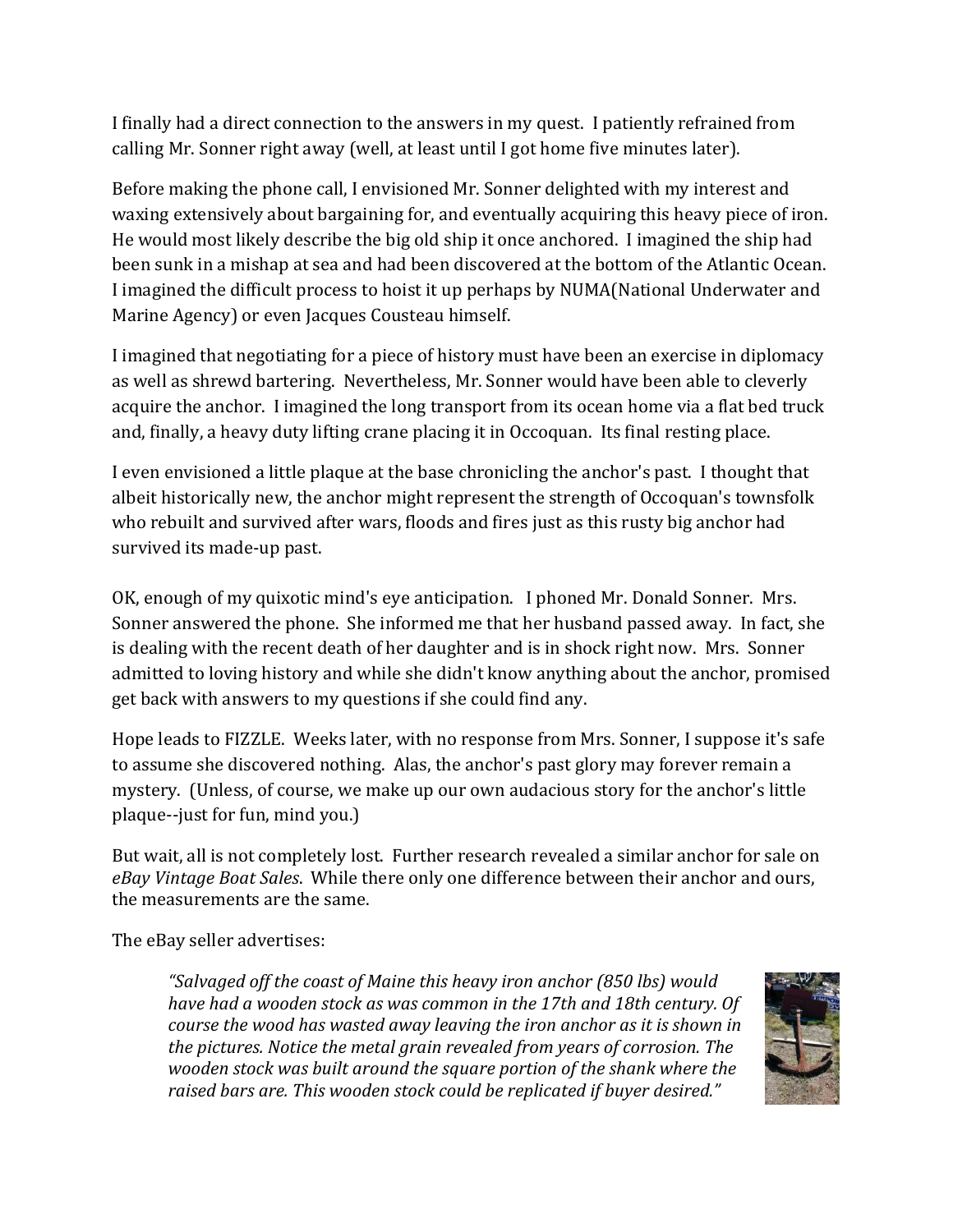The 82" wooden stock (arm) on our anchor is obviously not original and also sits in a square-shaped iron-forged fitting at the top of the shank. Could this possibly mean that our anchor is also from the 1600's or 1700's?

Further searching online and with a stroke of good luck, I located Dr. Kevin J. Crisman.

Dr. Crisman, Nautical Archaeology Faculty Fellow, Texas A & M University, specializes in Western Hemisphere seafaring from 1500 to the present. Among his related areas of interest is historical archaeology. *(The promise of authentication is now making me giddy.)*

He has directed or participated in the underwater investigation of numerous wrecks, including sailing merchant craft, naval ships, steamers, and canal boats. He has completed and published studies of two War of 1812, 20-Gun Brigs and an early-19th century horsepowered ferry boat sunk in Lake Champlain. He is currently directing the excavation of an 1832 Western River Steamboat in the Red River of Oklahoma. Dr. Crisman teaches courses in New World seafaring, post-Medieval European seafaring, and rigging and outfitting ships.

I sent Dr. Crisman an email with measurements of our anchor. He replied:

*... anchors are notoriously difficult to date. Their forms, materials and assembly processes were slow to change. Also, ships typically carried a range of sizes, from heavy-duty storm anchors (sheet anchors) to light kedge anchors, so the dimensions do not necessarily tell you much. But let's take a look at this one and see.*

Next day after I sent photos:

*I've downloaded all the photos and spent some time looking at the details. That is a fine example of a wrought iron anchor, and it has some curious features, one of which I do not recall having seen before on this style of anchor (the shackle substituted for a ring at the top of the shank). Wish I was in my office at the university, there are a couple of books on my shelf I'd like to check for similar examples (am up in Vermont right now on a project).* 

*Here's my thoughts on this, in no particular order:*

*1. The long and fairly thin shank suggests an earlier date, since shanks tended to get shorter and thicker with the passage of time. There were always variants, though.* 

*2. The diamond-shaped opening in the top of the shank for the wooden stock is an unusual feature. I've seen it only a couple of times before, once on a similarly-sized anchor found by divers in Pemaquid Harbor on the coast of Maine. I do not have a set of dates for this manner of fitting the stock, but am pretty certain that it is later (1800s or early 1900s) rather than colonial era (1600s and 1700s).*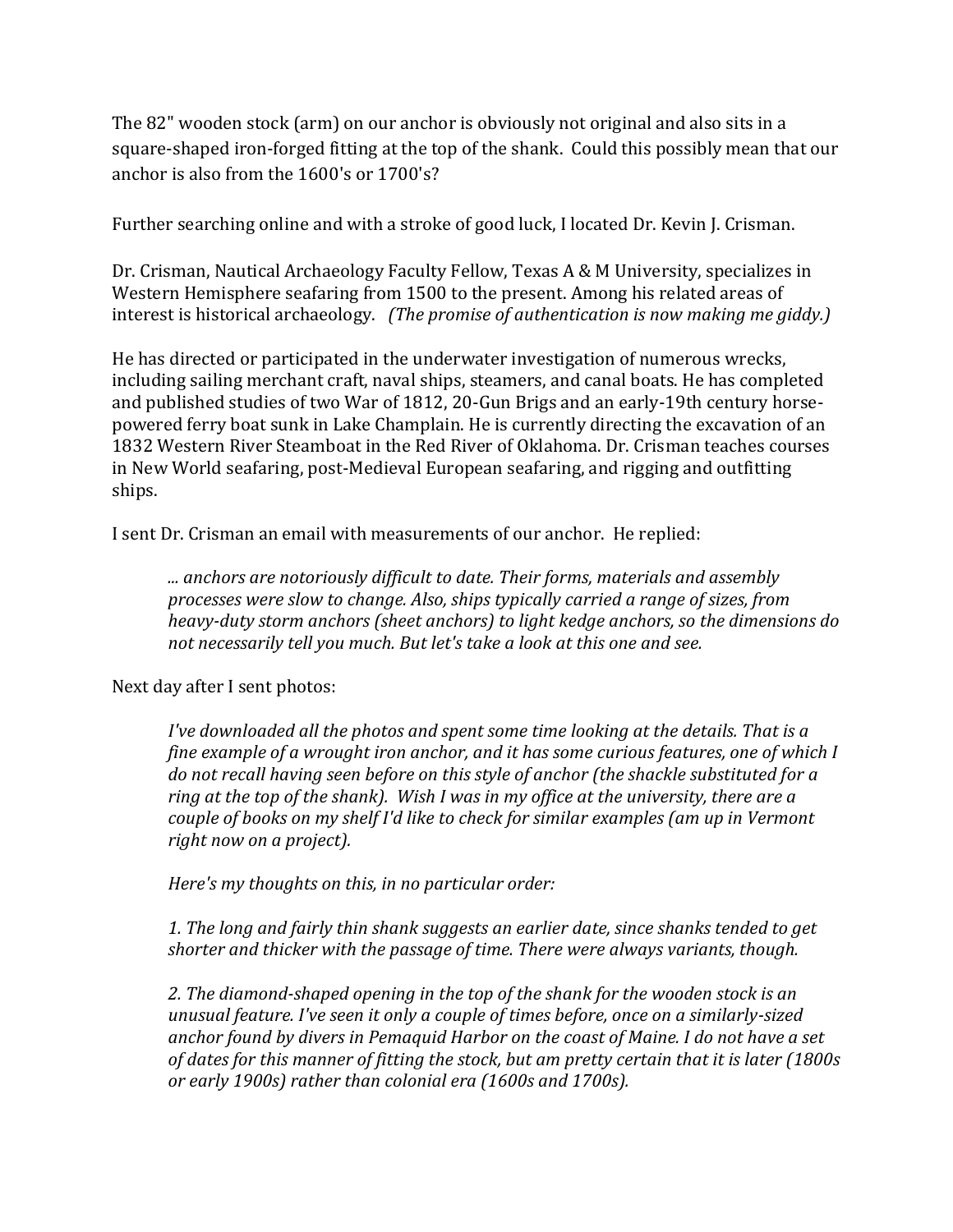*3. The use of a shackle and forelocked pin for the cable ring at the top of the anchor is something you see on navy-style stockless and other types of 'modern' anchors of the second half of the 1800s and the 1900s. The usual attachment for the cable on earlier styles of anchors was a circular ring fitted in a hole in the head of the shank.* 

*4. On the basis of the shackle-ring, I think your anchor is probably not from the 1600s or 1700s, and more likely from some time after ca. 1850.* 

*5. This would be a small anchor on a large ship, or a moderately-sized anchor on a small ship. As I said earlier, individual ships tended to carry a range of sizes to deal with different conditions, so the size of an anchor alone can only give you a very rough estimate of the size of the ship that lost the anchor.* 

*I wish anchors were more useful as dating tools, but the traditional styles used from the 1500s to the early 1900s often look very much alike, and because they were assembled by a forging process in many different foundries, they are somewhat like works of art, each reflecting the talents, materials, and technology of the folks that made them. We almost never find names or dates on anchors, alas.* 

*Hope this is helpful, sorry I cannot be more specific.* 

*Yrs, Kevin*

According to Dr. Crisman, our anchor could be from the Civil War era. As an aside, *The Potomac River: A History & Guide* by Garrett Peck reveals an enormous number of ships on the Potomac River during that period. Can you imagine the considerable quantity of anchors unintentionally falling off ships into the Potomac during that time and buried in the muddy silt below? Could our anchor have been one of them?

Even though we still don't know where it was resurrected and what type of boat it serviced, we do have a plausible age. . . OLD.

Dr. Crisman will get back to us after he checks his books back at the University. I told him that it will never be too late to help us solve the mystery of Occoquan's token anchor.

Until we have something definitive, let's not give up on writing that little fictional plaque I mentioned earlier. . .

> I want to thank Marge Shaffer for her dedicated research on the history of the anchor at 302 Mill Street. I will never walk by the anchor without wondering about what ports it has traveled to and how it ended up in Occoquan! **Dolores**